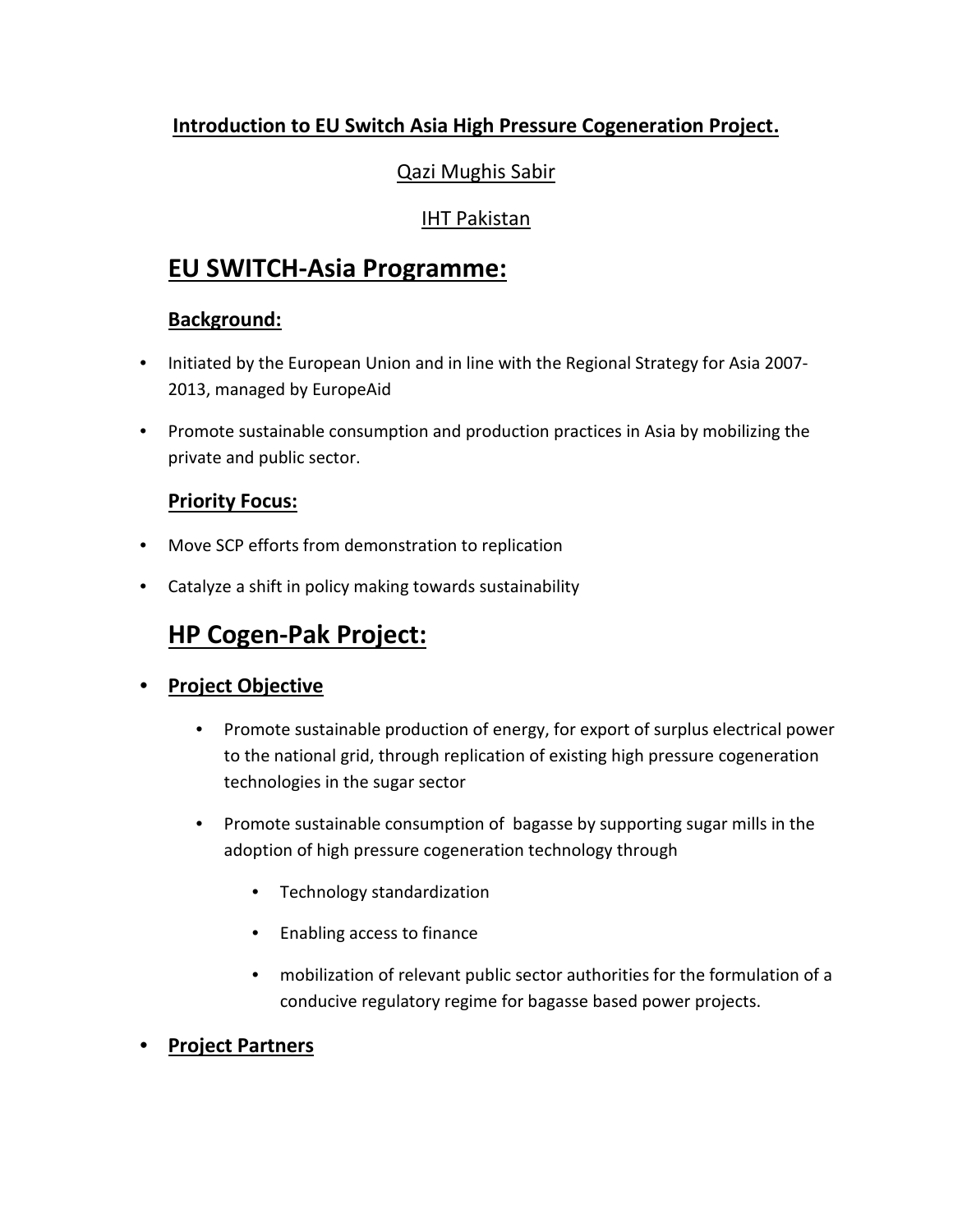• IHT Pakistan, The Energy and Resource Institute India, Sequa Germany, Pakistan Sugar Mills Association

#### • **Project Associates**

• State Bank of Pakistan, National Electric Power Regulatory Authority

# **Project Components:**

| <b>Component</b>                                                                                                                                                   | Output                                                                                            | <b>Result</b>                                                                                                    |
|--------------------------------------------------------------------------------------------------------------------------------------------------------------------|---------------------------------------------------------------------------------------------------|------------------------------------------------------------------------------------------------------------------|
| <b>Regulatory Component</b><br>Orientation of Power Sector<br>Player and stakeholders on<br>best practices power<br>purchase policy                                | <b>Revised Power Purchase</b><br>Policy                                                           | Conducive regulatory<br>regime which will attract<br>Sugar Mills to invest in<br>HPC technology                  |
| <b>Financial Component</b><br>Awareness raising of FIs<br>regarding financial viability<br>of HPC technology                                                       | Improved capacity of FIs to<br>assess financial viability of<br><b>HPC</b> projects               | 5 FIs offering financing for<br>HPC Technology, Financial<br>Closure of 10 HPC Project                           |
| <b>Technology Component</b><br>Development of standardized<br>technology specifications &<br>capacity building of Sugar<br>Mills and local Technology<br>Providers | Sugar Mills confidence in<br>HPC technology Switch and<br>Local Availability of HPC<br>Technology | 70 Pre-Feasibility Studies,<br>10 Feasibility Studies, 3-5<br>Local Technology<br>Providers of HPC<br>Technology |

# **Direct Benefits for Sugar Mills:**

- 70 Pre-Feasibility Studies
- 10 Feasibility Studies
- Technology Standardization
- National Bagasse Power Support Cell
	- Assistance with High Pressure Cogeneration Technology Selection
	- Advisory Services for Regulatory and Legal Aspects of PPA & IA
	- Financial Modeling and Finance Advisory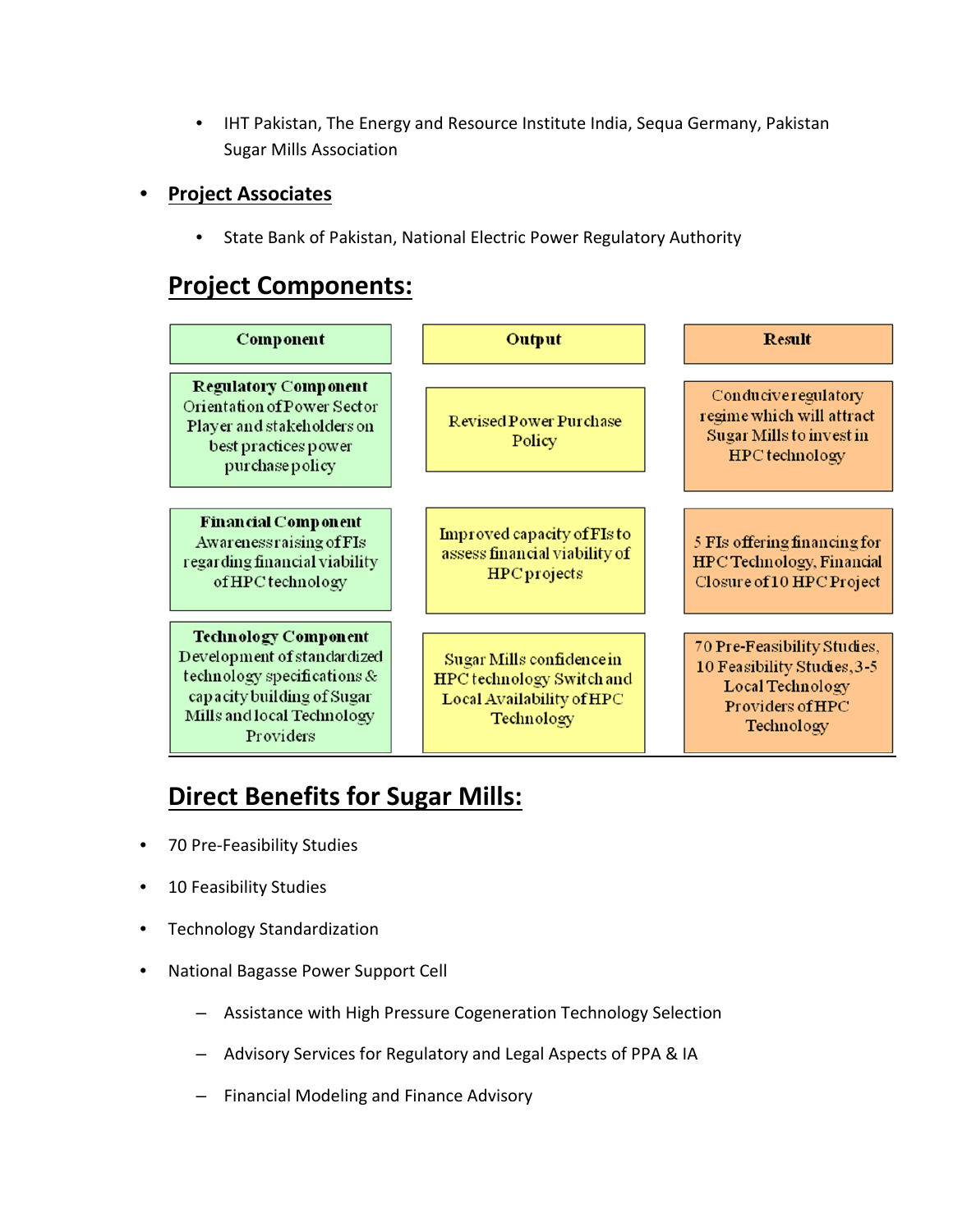- Environment and Carbon Credit Advisory
- Trainings on
	- HPC Technology,
	- Project Management of HPC Projects,
	- Financial Management of HPC Projects,

## **Pre-Feasibility Study:**

- To evaluate and recommend optimal option(s) for the configuration of the cogeneration plant;
- To estimate the costs of equipment and implementation, and conduct financial analyses to determinate the profitability of the option(s) taken;
- To assess the risks that may critically influence the profitability and sustainability of the project and recommend the measures for mitigation of these risks;
- To recommend future actions to be taken for the effective development and implementation of the project.

# **Feasibility Study:**

- **Baseline Assessment**
	- Sugar Mill Existing Technology Review, Production and Power Generation Data Analysis, Fuel Availability, Water, Space, Environment, Manpower, etc.

### • **HP Cogeneration Plant**

- Technology Options, Technology Selection, Plant Configuration, Power Evacuation Plan, Supply to Allied Industry (if applicable), Plant Layout, Fuel Availability, Fuel Storage, Ash Disposal, Project Implementation Plan, etc.
- **Preliminary Environmental & Regulatory Overview**
- **Estimation of Project Cost and Financing Plan**
	- EPC Cost, O&M Cost, Loan/Equity Ratio, Taxes and duties, Financing Fees, Interest During Construction, Disbursement Schedule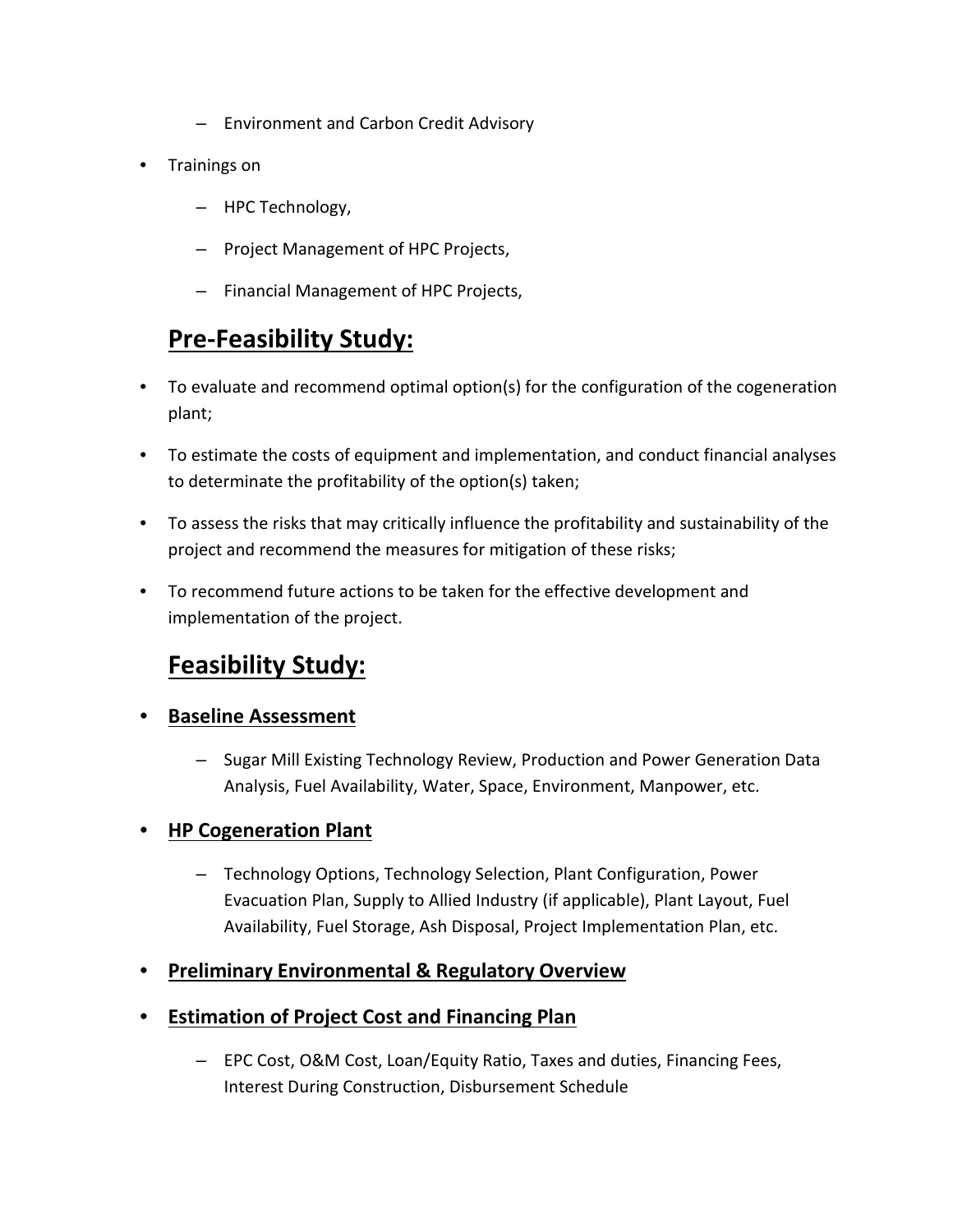- **Detailed Financial Model**
- **Risk & Sensitivity Analysis**

# **Component 1: Technical Side:**

### **Activities**

- a) Establishment of a National Bagasse Power Support Cell at the PSMA, to offer technical, financial and regulatory assistance to its members,
- b) Development of standardized technical specifications based on regional best practices for high pressure equipment design and operation, and preparation of project implementation tender documents based on consultation among technology providers and sugar mills,
- c) In-house trainings and capacity building of Technology Providers to develop standardized HPC technology solutions
- d) Training of technical staff of sugar mills on standardized design and technology selection,
- e) Development of business cases of technology switch to HPC for 70 sugar mills,
- f) B2B linkages between local and Indian technology providers of HPC systems.

### **Outputs**

- 70 Prefeasibility Studies and 10 Feasibility Studies for HP cogeneration systems
- 3-5 local technology providers offering technology solutions for HP Cogeneration
- Sugar sector trained on HP technology selection and project management

### **Component 2: Financial Side:**

### **Activities**

- a) Financial risk assessment of bagasse based power projects,
- b) Development of toolkits for SBP's Schemes for Financing Power Plants Using Renewable Power, and the Credit Guarantee